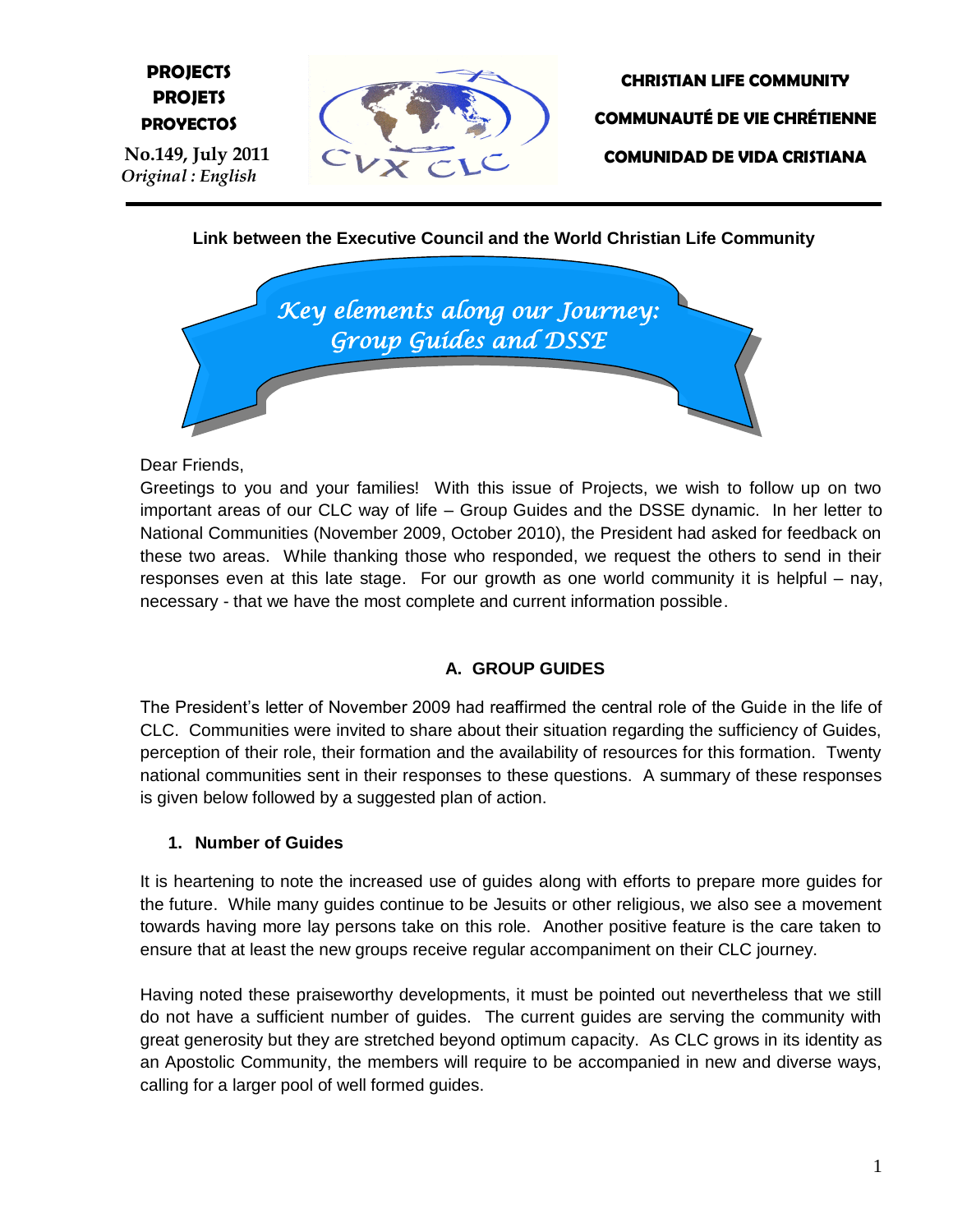## **2. Role of the Guide**

There is unanimity that the guide plays a central role in the life of a CLC group. He/she promotes personal and spiritual growth, safeguards the Ignatian process, leads communal discernment, facilitates the group in its dynamics and accompanies members towards temporary and permanent commitment. We also note that the guide"s role is not static but evolves as the group grows in maturity. A general perception is that a guide is called upon to be more "directive" in the initial stages. As the group matures, the guide would continue to play a key role but perhaps in a less visible manner.

In some national communities, the guide is a member of the group itself, whereas other communities require that a guide come from outside the group. In some places, when there is no one else available, the guide also takes on the role of coordinator by planning out activities and acting as a link with the national community.

## **3. Formation of Guides**

Experienced members are invited to discern if they can take on this responsibility. The formation programs for guides may comprise a series of weekends or a series of evening sessions or an intensive time of several days together. Peer group support is provided in the form of occasional meetings among the guides themselves for sharing of experiences and helpful practices.

It appears that a lack of proper formation programs has left CLC with fewer guides than we wish to have. Fortunately some national communities have worked out comprehensive plans which are producing good results. The World Secretariat will facilitate the sharing of ideas and materials so that many more can avail of these resources.

# **4. Challenges faced**

An important challenge is that of identifying, motivating and forming new guides. There is reluctance on the part of many members to offer themselves for this service. This reluctance arises either due to time constraints or due to the misconception that this role is reserved for the clergy and religious. Many national communities have yet to devise and implement a proper formation program for guides. Some grapple with constraints of finances and long distances. For those who have already initiated a formation program, the challenge is to update the content and link it more specifically to the DSSE process.

## **Plans for Follow up**

- We fervently encourage all national leadership teams to make the "Formation of Guides" one of their immediate priorities. This is of particular urgency for those national communities which lack a planned program of formation. You are requested to urgently initiate a plan for the training of Guides, starting from the needs of local groups and drawing on guidelines from our various documents.
- Communities could fruitfully use the DSSE dynamic in identifying persons who could be future guides, arranging for their formation, sending them on this mission and providing them with ongoing support.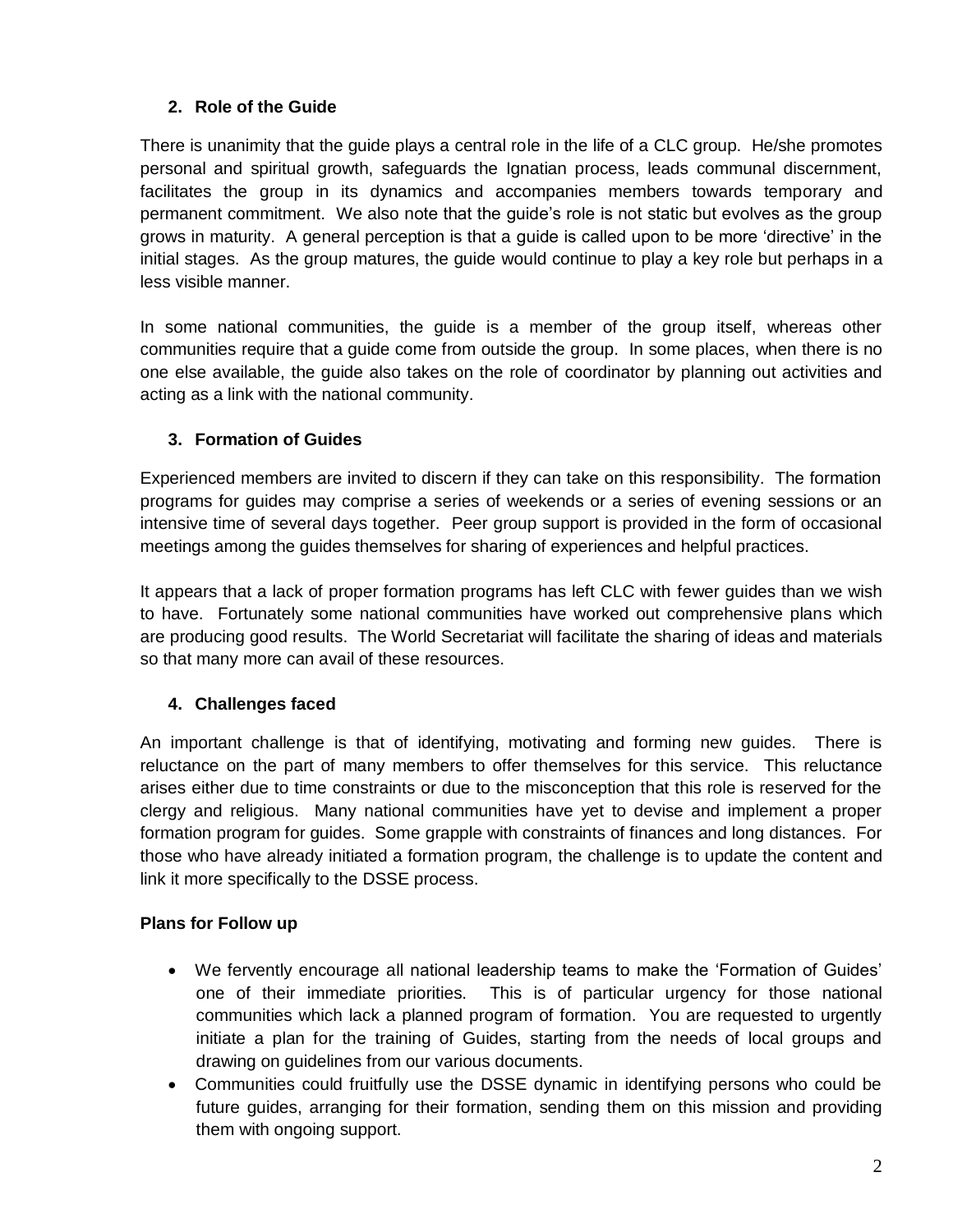- You are urged to read Progressio Supplement no. 64 "The Process of Growth in CLC: Guidelines for Formation" with special reference to section 5.1 "Various Community Roles". The document is available on our website [www.cvx-clc.net](http://www.cvx-clc.net/)
- The World Secretariat will put together a set of guidelines on the Role of the Guide along with topics that can be included in the formation of Guides. This will be put up on the website around October 2011.
- Through the Progressio, we plan to share personal experiences of Guides.
- The world community needs a better sharing of formation resources and experiences. Our Secretariat will approach some national communities requesting that their formation modules be made available to others. But please, do not wait to be asked. If you feel you have something valuable to offer, do come forward and let us know.

## **B. The DSSE dynamic**

In October 2010, our President had invited national communities to reflect on our understanding and practice of the process of Discerning – Sending – Supporting – Evaluating (DSSE). Responses were received from thirty nine national communities. This significant increase in the number of respondents is an encouraging sign of our growth as a world community. An overview of the responses is given below.

## **1. The Practice of DSSE**

Across the world, this dynamic is still in the early stages of development. It is good to note that all the communities who responded have lived at least one experience of DSSE. In most cases, this process is experienced during national meetings and in the workings of the national ExCo. In a few communities we find that DSSE has become part of their CLC language and thought process while many other communities feel they have a long way to go. Overall we can say that CLC as a body has embraced this dynamic but has yet to integrate it properly as a communal practice at all levels of life.

## **2. Formation for DSSE**

At one level, there has been a lot of material prepared and circulated regarding this process and its importance. Members have been informed about the process and its steps along with frequent reminders about its importance for our way of life. Local group meetings are being structured around these steps. Special formation programs have been offered for members in general and group guides in particular. In some cases, an *Ad hoc* committee has been created to study and promote the process.

At another level, the ongoing formation in Ignatian Spirituality has led to a deeper understanding about DSSE. Many are turning to the Spiritual Exercises as a key to read and assimilate the process. Members are encouraged to pray with the four steps and to share and accompany each other along this journey.